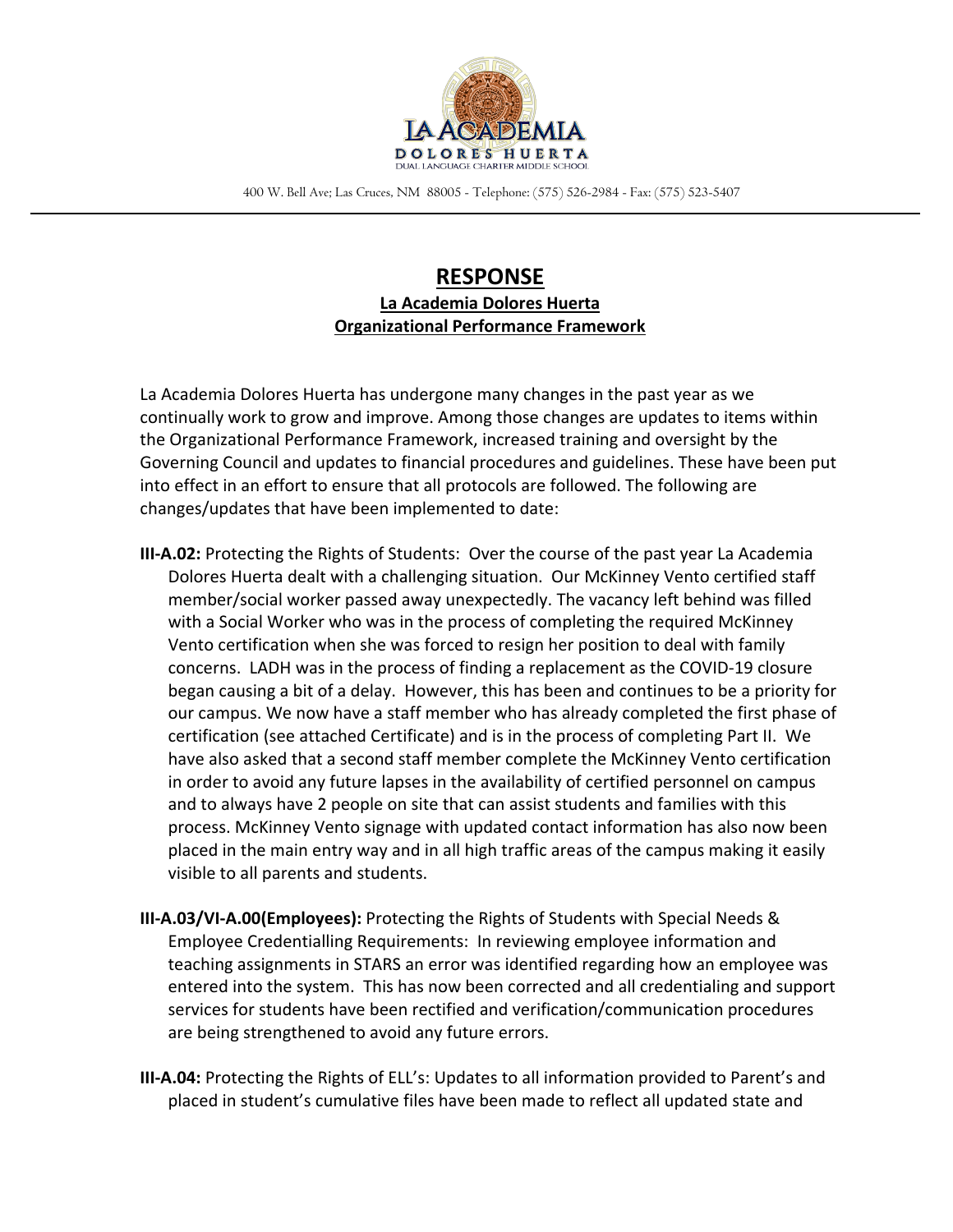federal requirements. Procedures for enrolling and monitoring EL's have been updated in conjunction with all updated requirements in order to ensure that all services and opportunities afforded EL's are properly identified, provided and monitored.

- **V-A.00/Indicator 3b:** LADH's Governing Council has worked diligently to complete all required trainings and in doing so also sought out support and collaboration to develop an Administrator's Evaluation tool and at the end of the Spring 2020 semester completed the first full administrator evaluation. The GC has also provided the required Nepotism and Conflict of interest policies.
- **VII-A.01:** Complying with Health & Safety Requirements: LADH has worked to develop a clear and concise procedure for acquiring all necessary Student Health & Safety information and ensuring that it is properly documented and protected in accordance with all confidentiality guidelines.
- **Indicator 1b:** Educational Program-Assessment Requirements: During the 19-20 visit LADH was in the process of several transitions, one of which was the assignment of a new Testing Coordinator for the campus. Due to this change, there was a slip in the prompt manner in which assessment data is documented and placed in student files. Due to this oversight a clear process and checklist has been developed to help facilitate a clear process at all times.

## **FINANCIAL RESPONSE**

 All item updates referenced below are in response to items **IV-A.00-A.01, VI-A.00, Indicator 2c, and Indicator 2e:**

- Updated Purchasing Procedures have been developed to ensure the school follows any and all state tax laws that have been revised and established. Procedures are discussed with all LADH staff at the beginning of each school year as well as with the finance committee members in order to makes sure that all involved are aware of all policies and required procedures.
- Request for Reimbursement (RfRs) procedures that take place at the end of each year have been revised and updated to identify all RfRs that have been submitted for the year and identify any that may be pending.
- Employee Hiring Procedures have been revised and established to ensure that all required employee documents are in each personnel file. A checklist of all required items with a signature and dating system for each item is required to be in all personnel files and verifies that all required documents have been received and place in the file.
- Cash Receipt/Deposit procedures have been updated to ensure that any cash/checks received are properly receipted and the corresponding deposits are made within 24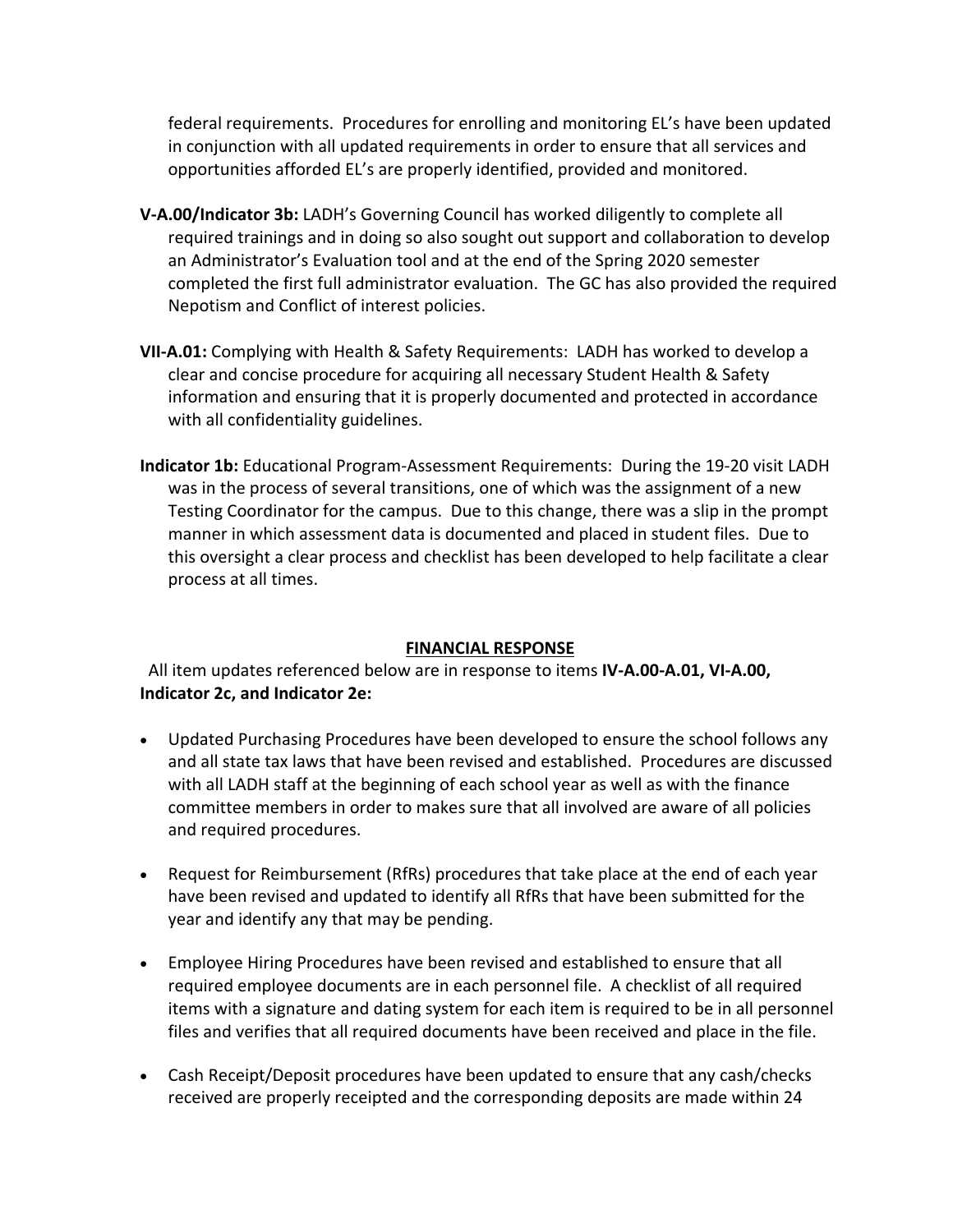hours of receipt of cash/checks. A multi-person verification system for all cash receipts & deposits has also been implemented.

- La Academia Dolores Huerta has contracted with The Vigil Group. The Vigil Group is now the acting Business Manager for LADH. They have a history of working with and guiding charter schools through all of the necessary financial requirements and procedures providing LADH with a more informed and structured management support system.
- LADH's inhouse Business Specialist has sought out additional training via the NMASBO Boot Camp. This training has helped her to build her knowledge of all requirements of her position and afforded her the ability to build a network of statewide contacts that can provide timely and relevant support when necessary.
- LADH's Business Specialist has worked to obtain her Business Official License to ensure that a licensed financial representative is actively on campus on a daily basis.
- Our Business Specialist has also attended CPO training and obtained the required CPO Certification ensuring that LADH has a certified CPO on-site.

## **General Updates:**

### **Enrollment**

Currently La Academia Dolores Huerta has encountered some unexpected challenges brought on and exacerbated by COVID-19. LADH has experienced a decrease in enrollment due to multiple factors. When LADH had the good fortune of finding a new building to call home that not only better facilitated the needs of the school and the students it also allowed the school to be in compliance with state statute Section 22-8B-4.2 NMSA 1978 D. However, the move also caused a drop in enrollment as the change in location, from a very centrally located building to one on the far south end of town, presented a transportation challenge for some families. This move unfortunately also came at a time when LADH was facing many challenges with negative press and a looming threat of possible closure. These circumstances combined together created a recruitment challenge, many drove past our old building and thought we had been shut down and sought other schools for their child. As the school worked with local media to clarify this misconception there was also a challenge stemming from our previous administration hesitating and placing very little effort in to recruiting for the coming year.

Under new administration, LADH has worked hard to recruit new students and rebuild enrollment. Bilingual Recruiting posters have been placed throughout the community and at various businesses, print and radio promotions in both Spanish and English have been aired at various points throughout the year to provide the community with registration info, advertisements on all social media platforms have been ongoing as well as information on enrollment being placed on a variety of community calendars. LADH has also developed an